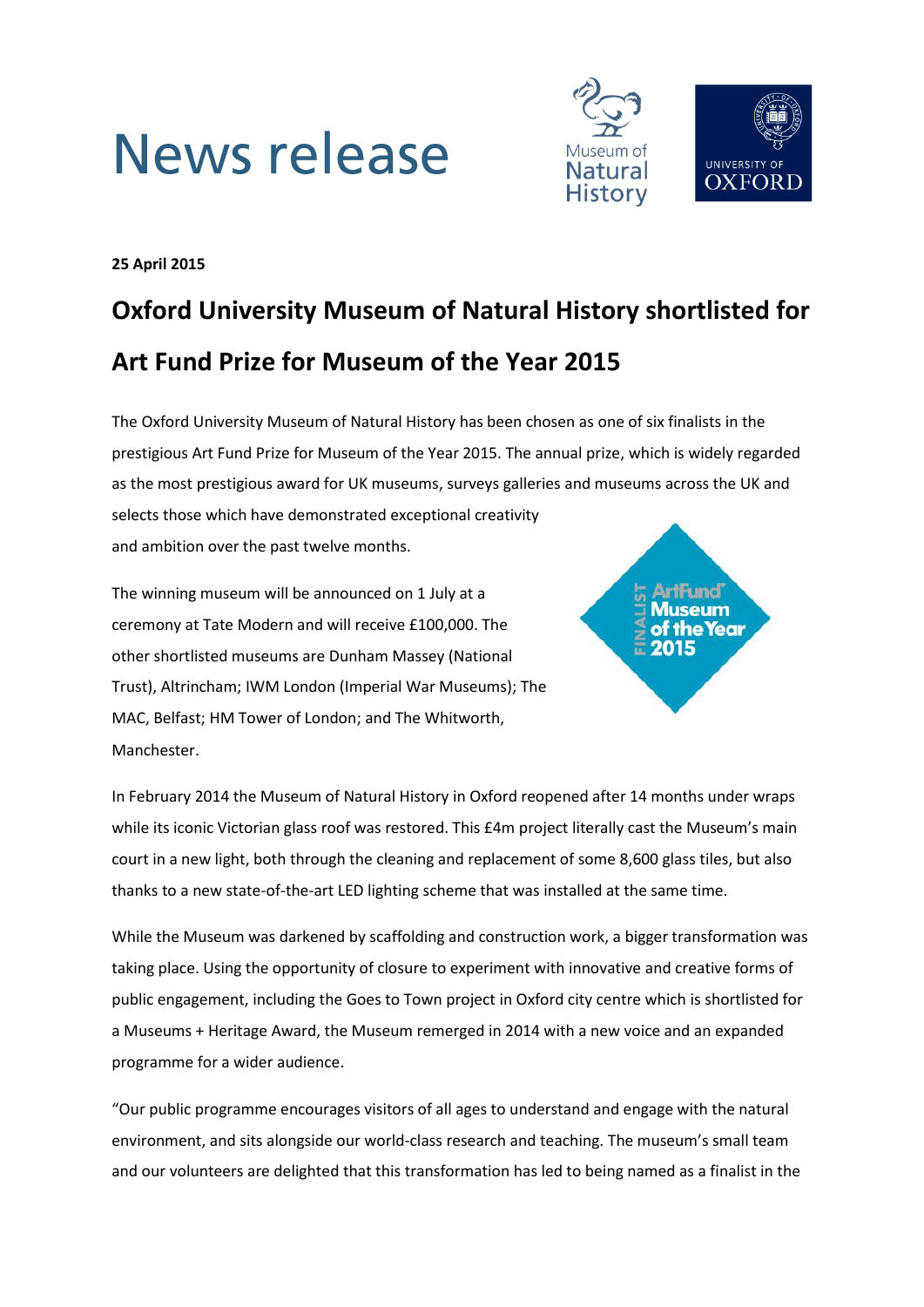prestigious Art Fund Prize for Museum of the Year 2015," said Professor Paul Smith, director of the Museum.

Professor Andrew Hamilton, Vice-Chancellor of the University of Oxford, said: "We are delighted that the Oxford University Museum of Natural History has been selected as a Finalist in the Art Fund Prize Museum of the Year 2015. This achievement recognises the exceptional quality of its public engagement, teaching and research. The Museum's internationally-important collections are housed in a truly unique building, and the restoration of its roof and improvements to the court have assured it of a very bright future."

On Friday 8 May the Museum will open two new exhibitions<sup>1</sup>. Biosense is a temporary exhibition looking at contemporary science research into the ways organisms use biological sensing to detect changes in their environments; and *Sensing Evolution* presents two new permanent displays of touchable specimens exploring the evolutionary adaptations of mammals and reptiles.

The Art Fund Prize for Museum of the Year 2015 will be celebrated on BBC Radio 2, BBC Radio 3 and BBC News Online, in a series of broadcasts and online interactive presentations during the period leading up to the announcement of the winner, enabling a widespread national debate about the value of the UK's museums.

The Prize also partners with VocalEyes, a charity that provides access to arts and heritage for blind and partially sighted people. As well as creating introductory audio descriptions, VocalEyes will offer visual awareness training opportunities for staff and volunteers at the shortlisted museums to ensure that they are equipped to greet and guide blind and partially sighted visitors.

### **Photography competition with Martin Parr**

As part of the Art Fund Prize for Museum of the Year 2015, the Museum of Natural History is taking part in a photography competition judged by Magnum photographer Martin Parr and the public. Visitors are invited to capture the many aspects of the Museum and submit their photographs to the Art Fund for a chance to win a photography holiday to Berlin. Details of other prizes and how to enter are available at [www.artfund.org/prize.](http://www.artfund.org/prize) To read about Martin Parr's photography of the Museum see the [More than a Dodo](http://www.morethanadodo.com/) blog.

\*\*

**.** 

 $1$  While these exhibitions are installed there will be some disruption and closure in certain areas of the Museum's court.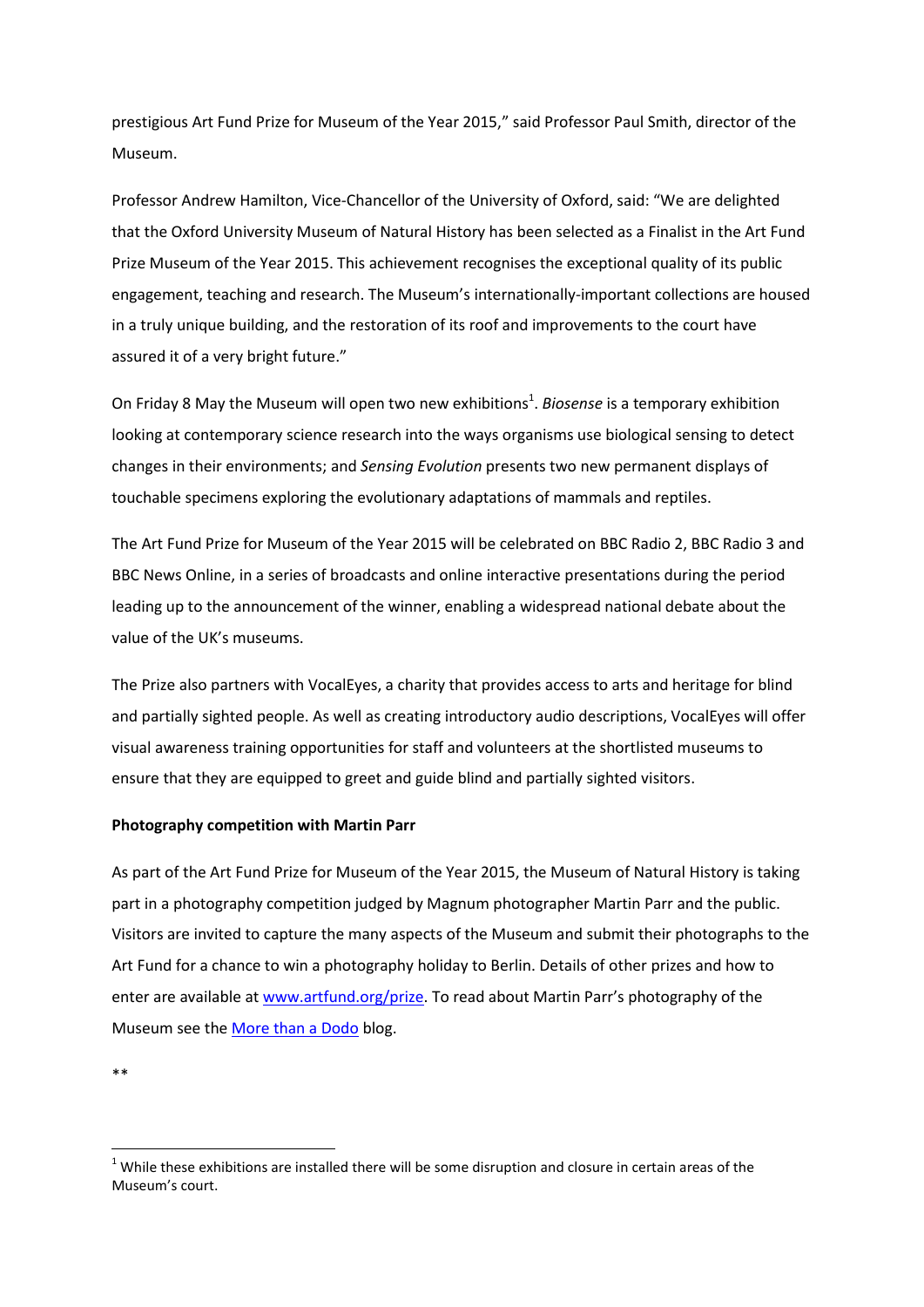# News release





# **For further information and images:**

Scott Billings Public engagement officer Oxford University Museum of Natural History Parks Road Oxford OX1 3PW [scott.billings@oum.ox.ac.uk](mailto:scott.billings@oum.ox.ac.uk)

Matt Pickles Media Relations Manager University of Oxford 01865 280532 [matt.pickles@admin.ox.ac.uk](mailto:matt.pickles@admin.ox.ac.uk)

# **Art Fund contacts**

Madeline Adeane + 44 (0)20 7225 4804 [madeane@artfund.org](mailto:madeane@artfund.org)

Bolton & Quinn Jane Quinn, Dennis Chang, Bolton & Quinn +44 (0)20 7221 5000 [jq@boltonquinn.com](mailto:jq@boltonquinn.com) or [dennis@boltonquinn.com](mailto:dennis@boltonquinn.com)

### **Notes to editors**

### **The members of the Museum of the Year Prize 2015 Jury are:**

Stephen Deuchar (chair), director of the Art Fund Michael Landy, artist Alice Rawsthorn, design critic and author Fiammetta Rocco, books and arts editor of *The Economist* Axel Rüger, director of the Van Gogh Museum, Amsterdam

## **About the Museum of Natural History**

Founded in 1860 as the centre for scientific study at the University of Oxford, the Museum of Natural History now holds the University's internationally significant collections of entomological, geological and